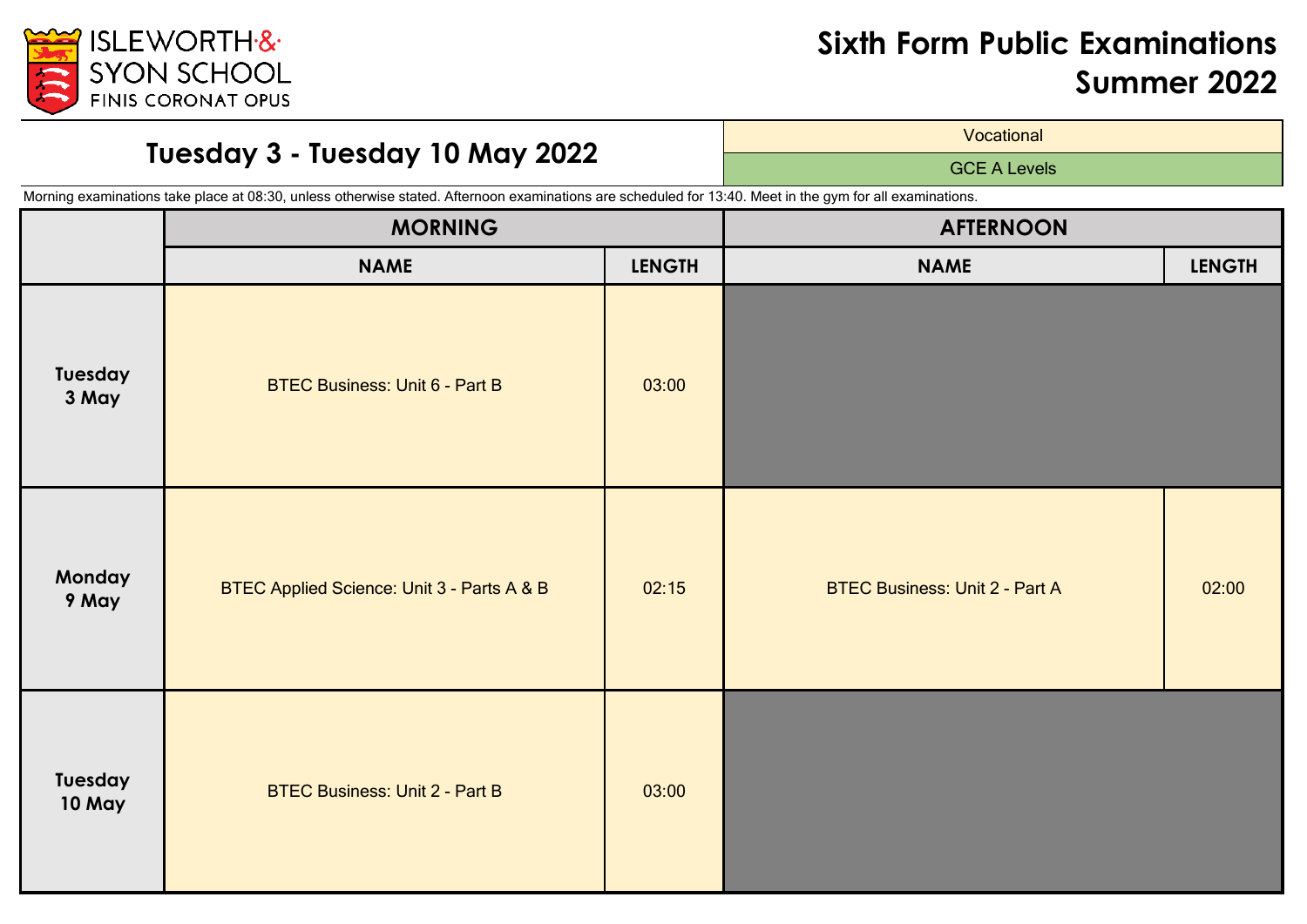

## **Monday 16 - Friday 20 May 2022**

**Vocational** 

GCE A Levels

|                     | <b>MORNING</b>               |               | <b>AFTERNOON</b>       |               |
|---------------------|------------------------------|---------------|------------------------|---------------|
|                     | <b>NAME</b>                  | <b>LENGTH</b> | <b>NAME</b>            | <b>LENGTH</b> |
| Monday<br>16 May    | <b>CTEC IT: Unit 1</b>       | 01:30         |                        |               |
| Tuesday<br>17 May   |                              |               |                        |               |
| Wednesday<br>18 May |                              |               |                        |               |
| Thursday<br>19 May  | <b>BTEC Business: Unit 3</b> | 02:00         |                        |               |
|                     | <b>CTEC Sport: Unit 1</b>    | 01:30         |                        |               |
| Friday<br>20 May    |                              |               | <b>CTEC IT: Unit 2</b> | 01:30         |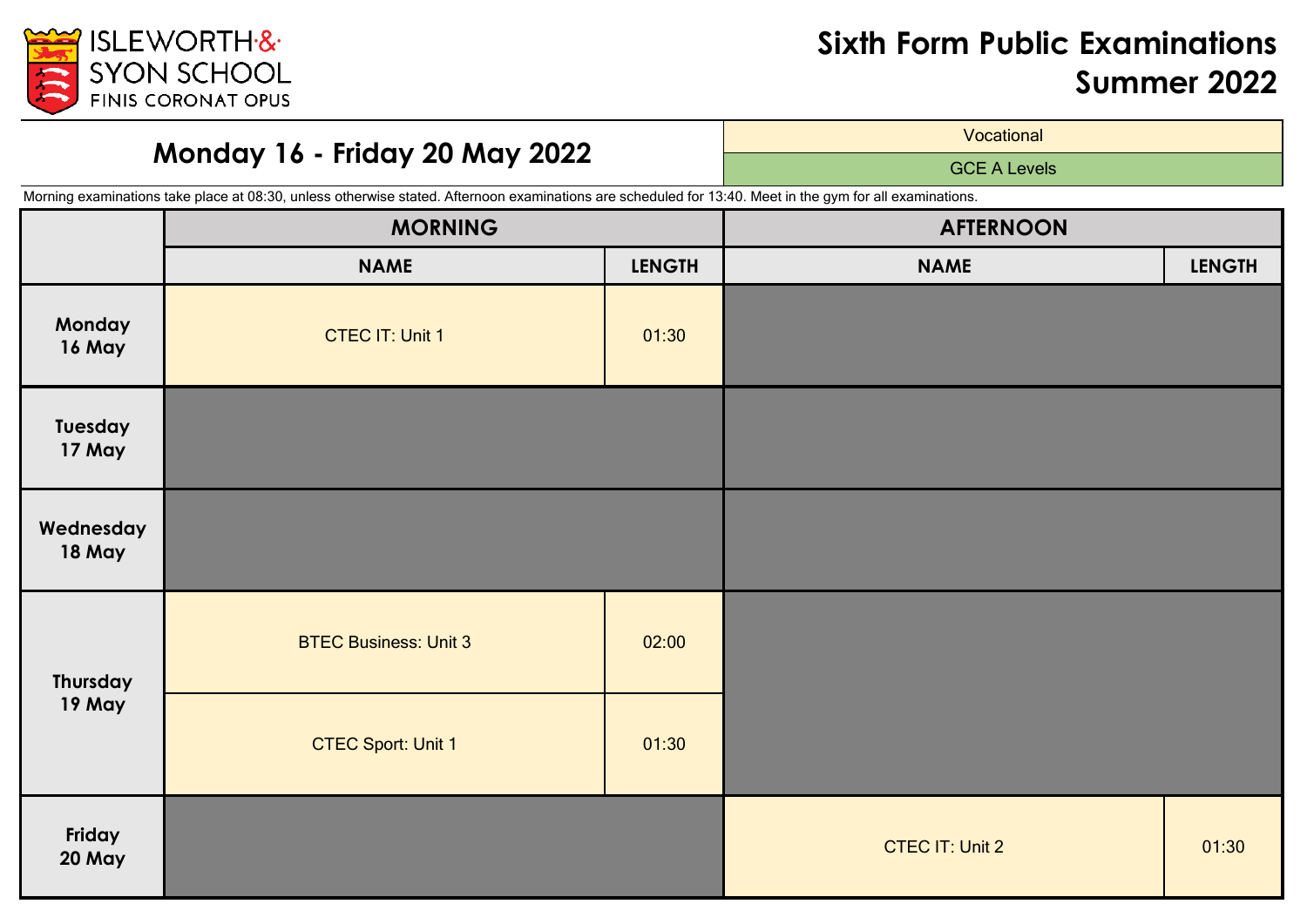

## **Monday 23 - Friday 27 May 2022**

**Vocational** 

GCE A Levels

|                           | <b>MORNING</b>                                |               | <b>AFTERNOON</b>                                |               |
|---------------------------|-----------------------------------------------|---------------|-------------------------------------------------|---------------|
|                           | <b>NAME</b>                                   | <b>LENGTH</b> | <b>NAME</b>                                     | <b>LENGTH</b> |
| <b>Monday</b><br>23 May   | <b>GCE Economics: Paper 1</b>                 | 02:00         |                                                 |               |
| Tuesday<br>24 May         | <b>BTEC Applied Science: Unit 1 - Biology</b> | 00:40         | <b>BTEC Public Services: Unit 1</b>             | 01:00         |
|                           |                                               |               | <b>BTEC Applied Science: Unit 1 - Chemistry</b> | 00:40         |
| Wednesday<br>25 May       |                                               |               | <b>GCE Business: Paper 1</b>                    | 02:00         |
|                           |                                               |               | <b>BTEC Applied Science: Unit 1 - Physics</b>   | 00:40         |
| <b>Thursday</b><br>26 May | <b>GCE History: Paper 1</b>                   | 02:30         | <b>GCE Film Studies: Component 1</b>            | 02:30         |
|                           |                                               |               | <b>GCE Physics: Paper 1</b>                     | 01:45         |
|                           | <b>CTEC Sport: Unit 3</b>                     | 01:00         | <b>CTEC IT: Unit 3</b>                          | 01:00         |
| Friday<br>27 May          | <b>GCE Geography: Paper 1</b>                 | 02:15         |                                                 |               |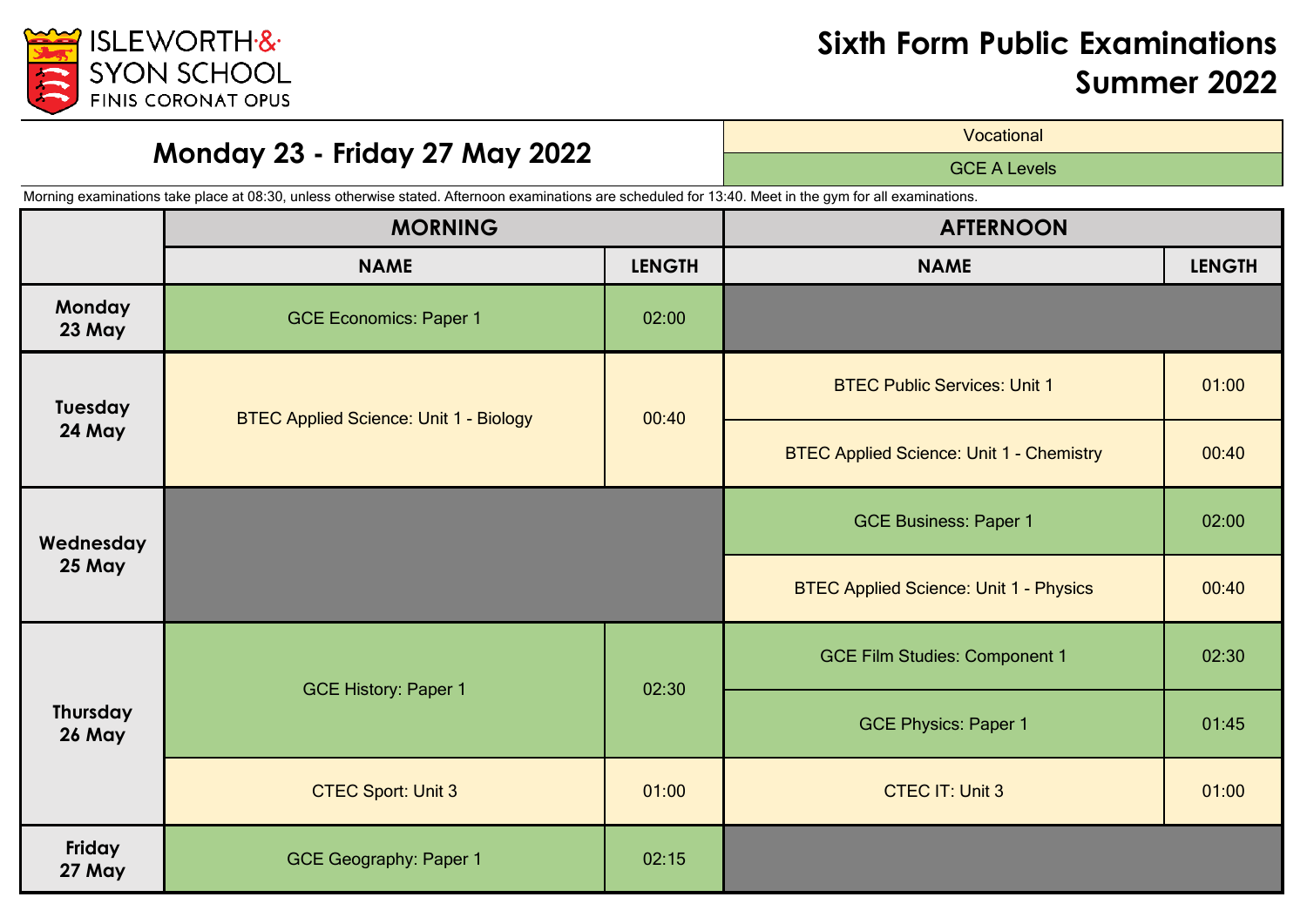

# **Monday 6 - Friday 10 June 2022**

**Vocational** 

GCE A Levels

|                           | <b>MORNING</b>                             |               | <b>AFTERNOON</b>                           |               |
|---------------------------|--------------------------------------------|---------------|--------------------------------------------|---------------|
|                           | <b>NAME</b>                                | <b>LENGTH</b> | <b>NAME</b>                                | <b>LENGTH</b> |
| <b>Monday</b><br>6 June   | <b>GCE Film Studies: Component 2</b>       | 02:30         | <b>GCE Economics: Paper 2</b>              | 02:00         |
| Tuesday<br>7 June         | <b>GCE English Literature: Component 1</b> | 02:00         | <b>GCE Mathematics: Pure Mathematics 1</b> | 02:00         |
| Wednesday<br>8 June       |                                            |               | <b>GCE Geography: Paper 2</b>              | 02:15         |
|                           |                                            |               | <b>CTEC Sport: Unit 4</b>                  | 01:30         |
| <b>Thursday</b><br>9 June | <b>GCE Business: Paper 2</b>               | 02:00         | <b>GCE Biology: Paper 1</b>                | 01:45         |
|                           |                                            |               | <b>GCE Design Engineering: Paper 1</b>     | 01:30         |
| Friday<br>10 June         | <b>GCE History: Paper 2</b>                | 01:30         | <b>GCE Physics: Paper 2</b>                | 01:45         |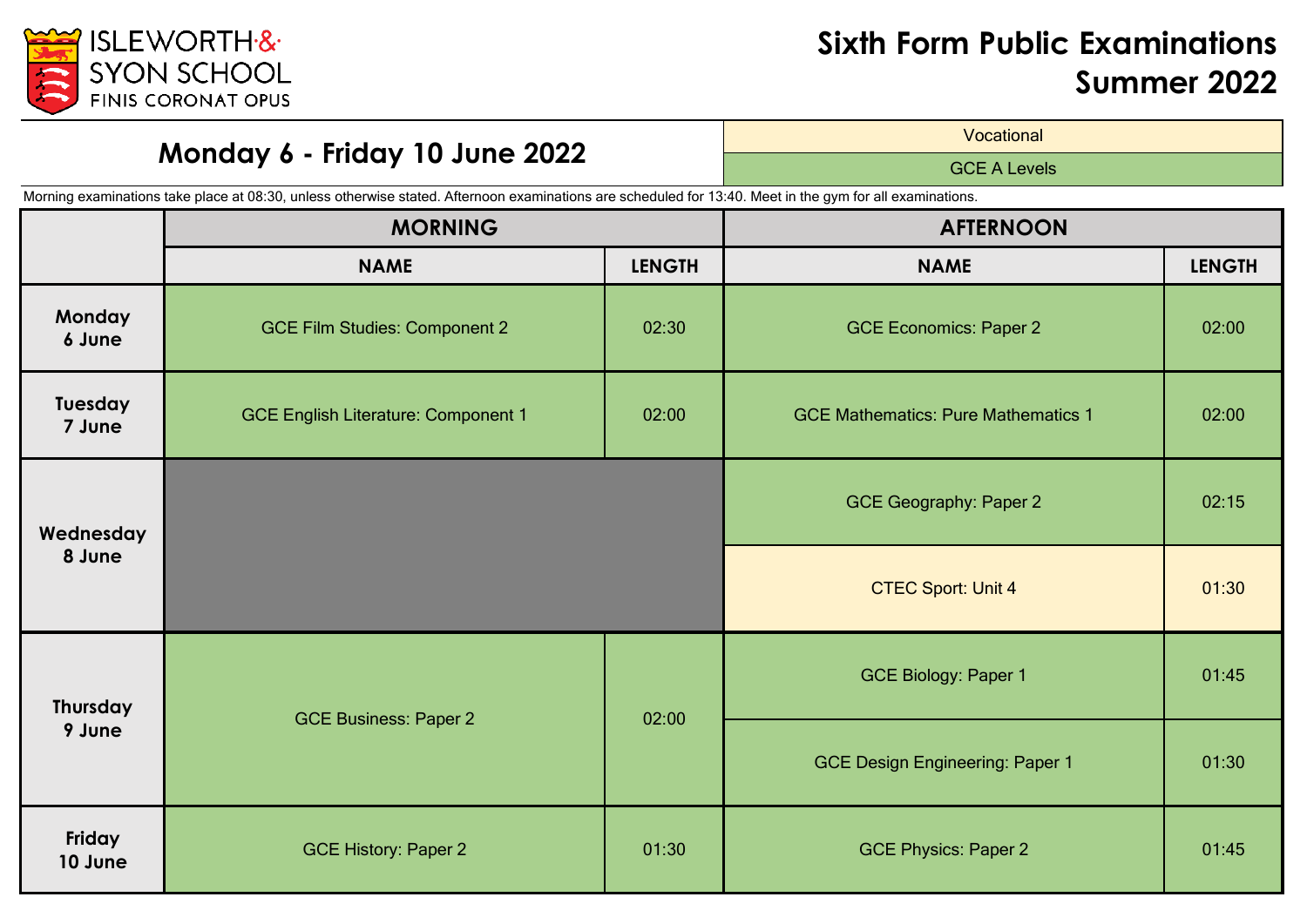

# **Monday 13 - Friday 17 June 2022**

**Vocational** 

GCE A Levels

|                            | <b>MORNING</b>                             |               | <b>AFTERNOON</b>                           |               |
|----------------------------|--------------------------------------------|---------------|--------------------------------------------|---------------|
|                            | <b>NAME</b>                                | <b>LENGTH</b> | <b>NAME</b>                                | <b>LENGTH</b> |
| <b>Monday</b><br>13 June   | <b>GCE Chemistry: Paper 1</b>              | 02:00         | <b>GCE Computer Science: Paper 1</b>       | 02:30         |
|                            |                                            |               | <b>GCE Economics: Paper 3</b>              | 02:00         |
| Tuesday<br>14 June         |                                            |               | <b>GCE Mathematics: Pure Mathematics 2</b> | 02:00         |
| Wednesday<br>15 June       | <b>GCE English Literature: Component 2</b> | 02:00         |                                            |               |
| <b>Thursday</b><br>16 June | <b>GCE Physics: Paper 3</b>                | 02:30         | <b>GCE Business: Paper 3</b>               | 02:00         |
| Friday<br>17 June          | <b>GCE Biology: Paper 2</b>                | 01:45         | <b>GCE Geography: Paper 3</b>              | 02:15         |